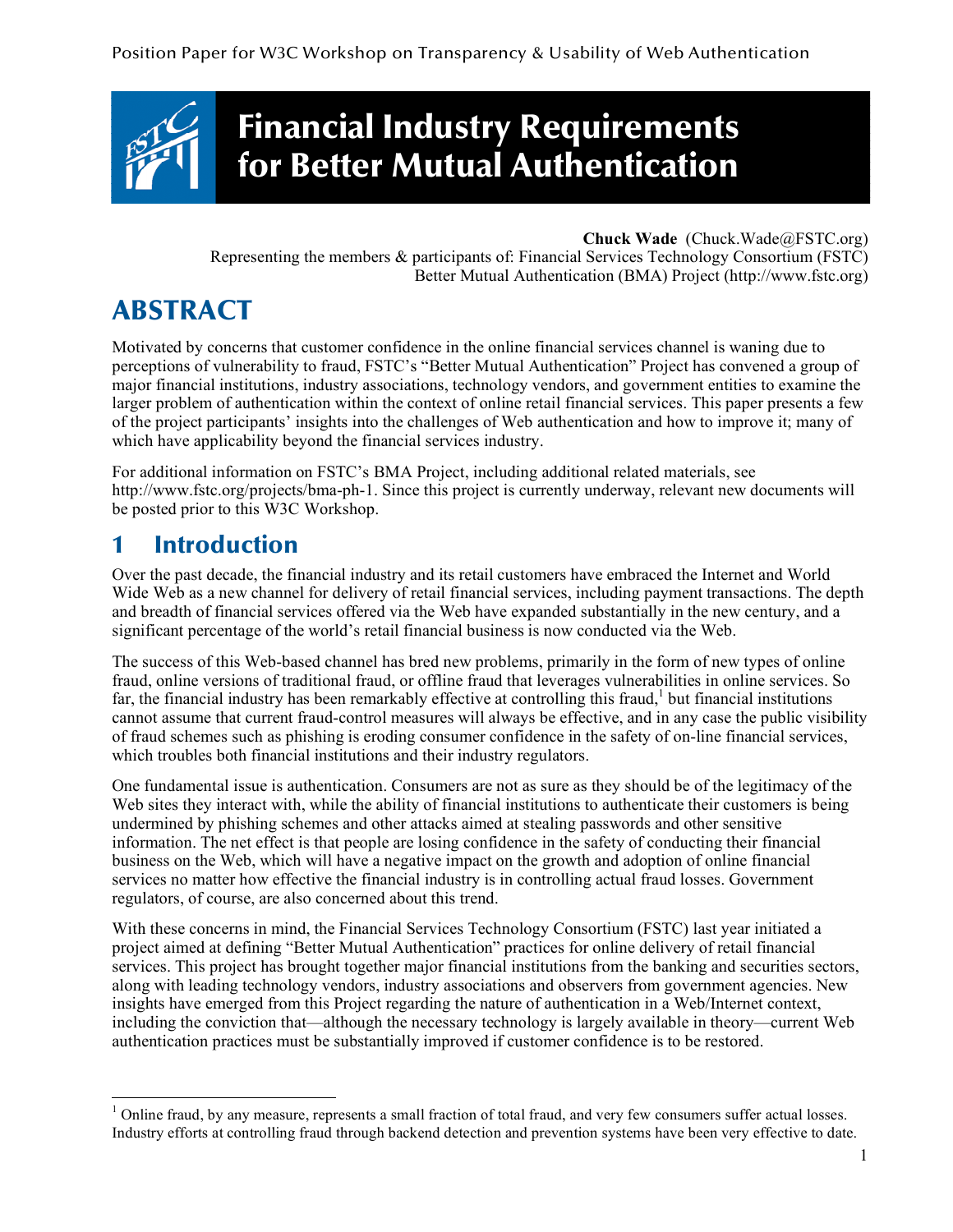The project's position is that fundamental improvements cannot (and should not) be made by financial institutions acting on their own or through closed solutions. Ideally, the requirements of financial institutions and their customers would be incorporated into the specification of a web-oriented mutual authentication scheme that is broadly applicable to the many ways—including, but not limited to, financial transactions—in which people use the Web.

# 2 Position Statement

FSTC's BMA Project encourages and supports efforts by W3C to coordinate broad-based initiatives to improve Web authentication, and Project participants are likely to contribute to, or leverage, W3C's initiatives. From the FSTC BMA Project's perspective, requirements need to be addressed in the following eight areas:

- 1. Usability
- 2. Mutuality
- 3. Credibility<sup>2</sup>
- 4. Scalability
- 5. Availability
- 6. Interoperability
- 7. Flexibility
- 8. Adaptability

For financial services, the first three—*usability, mutuality,* and *credibility—*are the core requirements. *Usability* is vital. Embedded in the hardware, operating system, browser, and internet services available today in the average computer is a truly impressive array of security technology, but it's nearly impossible for the average consumer to make effective use of it, or even to determine if it is working correctly. Customer confidence in financial services can only be achieved if customers are able to confirm through trustworthy user interfaces that their Web interactions are safe.

At the same time, customer safety depends on protection from impostors who may attempt to impersonate either the customer to the financial service, or the financial service to the customer; hence, the need for *mutual authentication.*

*Credibilit*y 2 of authentication requires that both customer and financial institution confirm the authenticity of the other party using something better than just passwords or other shared secrets.

Beyond these core requirements, no authentication solution can be effective for retail financial services unless it can *scale* to support the entire consumer population. And consumers will resist adopting any new measures that impact *availability* of services, or that are too likely to break. Given the diversity of consumer needs, various authentication techniques will be required, and so *interoperability* is essential. Evolving consumer requirements indicate that *flexibility* is necessary to allow consumers to utilize multiple platforms in an anywhere, anytime online context. And, emerging threats and ever more sophisticated attacks from increasingly organized adversaries implies that viable solutions must be *adaptable* to a range of new threat scenarios.

Technology does not appear to be the issue. The current Web infrastructure, involving the Internet, Web server platforms and end-user platforms, provides vital security mechanisms that are widely deployed. Furthermore, there are many additional security techniques available today that can be used to augment Web authentication practices. However, inadequate controls, confusing user interfaces, inconsistent practices, and numerous vulnerabilities make it difficult to meet the authentication requirements of the financial industry.

The current state of Web authentication practices can be characterized as a confusing conglomeration of inconsistent techniques, often combined in *ad hoc* ways that result in ineffective systems that disempower both Web content providers and end users. Yet, financial institutions and their customers have found the Web to

 $2$  Rather than referring to "strength" or "security" of authentication, the term "credibility" is used to reflect the concept that authentication is really about how much confidence one party should place in the claims made by the other party, a much broader concept than, say, the mathematical strength of a particular algorithm or key length.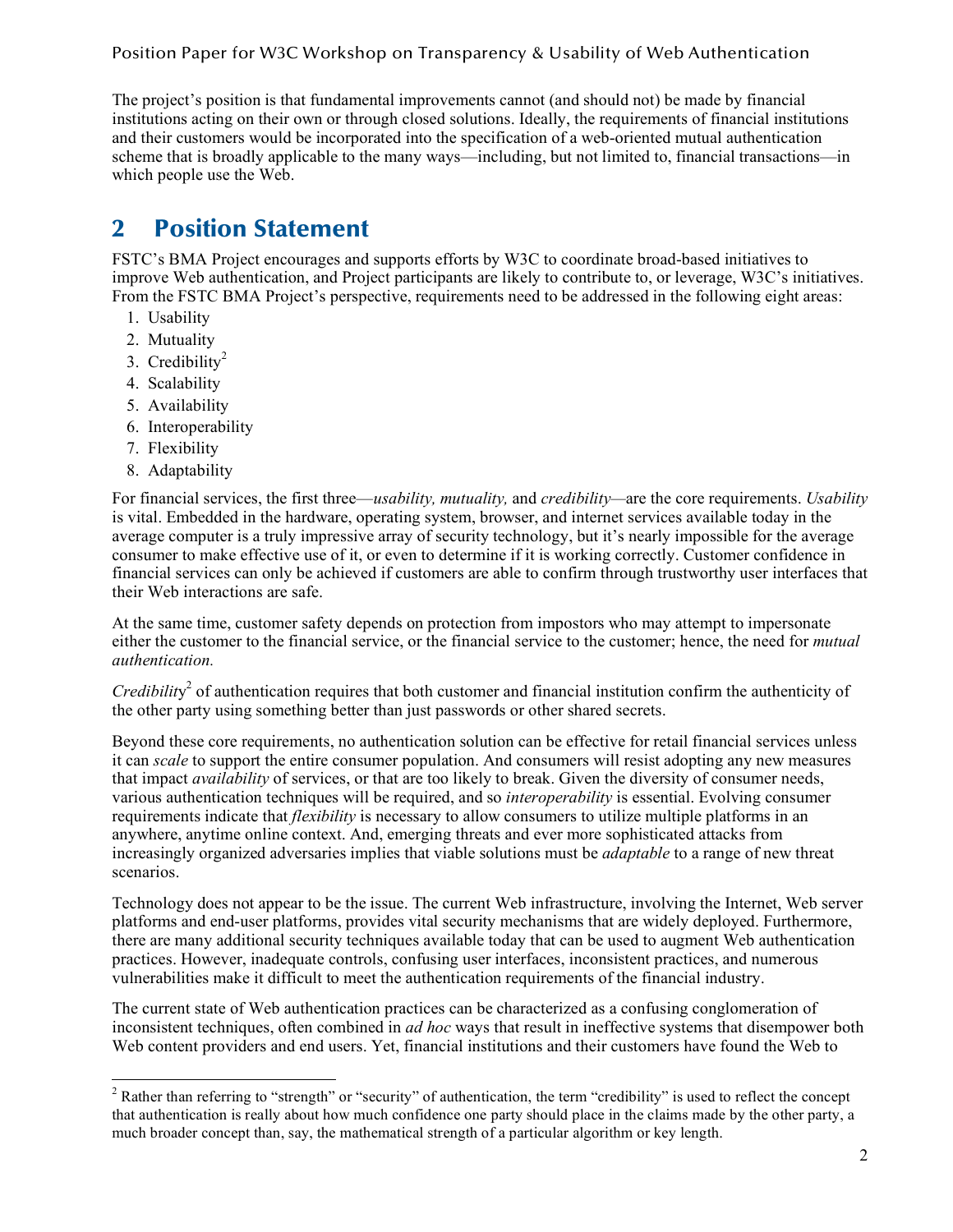provide an appealing and useful foundation for an ever-broader array of financial service offerings. The dependency of financial services on the Web leads to a strong preference for improving Web authentication, as opposed to finding alternative channels.

FSTC's BMA Project participants recognize that the problems of Web authentication cannot be addressed by any one organization, or even by an entire industry acting alone. Instead, a coordinated approach is required involving:

- Operating System (OS) developers
- Providers of end-user computing platforms—*e.g.,* PCs, mobile devices
- Browser developers/vendors
- Web server software vendors
- Vendors of authentication techniques
- PKI service providers
- Web content providers—*e.g.,* financial institutions
- Internet Service Providers (ISPs)
- Standards-setting organizations
- Industry associations
- Government agencies
- End users—*e.g.,* consumers, citizens

W<sub>3</sub>C is well positioned to bring together many of these players to establish common objectives and align their respective strategies.

## 3 Financial Industry Recommendations

#### 3.1 Reinforce TLS Mechanisms

TLS (and its SSL predecessor) represents a core capability of modern Web communications. While TLS is often viewed as a means for establishing a secure (encrypted) tunnel between a browser application and a Web server, it also provides authentication of the Web site via digital certificates issued by some Certification Authority (CA) hierarchy. If the client browser also has a suitable digital certificate, then the TLS session establishment protocol offers the ability to mutually authenticate both ends of the conversation—a muchneeded capability.

Unfortunately, despite its considerable promise, practical use of TLS is hobbled by a variety of constraints and ineffective implementations that undermine its usability as a core security protocol. However, since TLS is a widely deployed, mature technology, the financial industry would like to see the problems corrected, and renewed commitments to shoring up the infrastructure to enable TLS to serve as a practical foundation for better Web authentication and safer web-based service offerings.

The most important requirements here are user interfaces that make it clear, in easy to understand terms, what the TLS infrastructure is doing.

The enhanced UI will go well beyond the existing locked padlock icon and display strong indicators that…

- The communication channel is "adequately" secured—*i.e.*, that the encryption technique and cipher strength meet policy guidelines.
- The site is who it claims to be—*i.e.,* the information presented by the site corresponds to identifying information contained within the site's certificate.

#### 3.2 Leverage PKI More Effectively

Public Key Infrastructure (PKI) provides the means for issuing and managing digital certificates used in support of the TLS Web security discussed above and other security applications (*e.g.,* secure email, document signing, VPNs). Although PKI has a dubious reputation due to a variety of problems that hampered early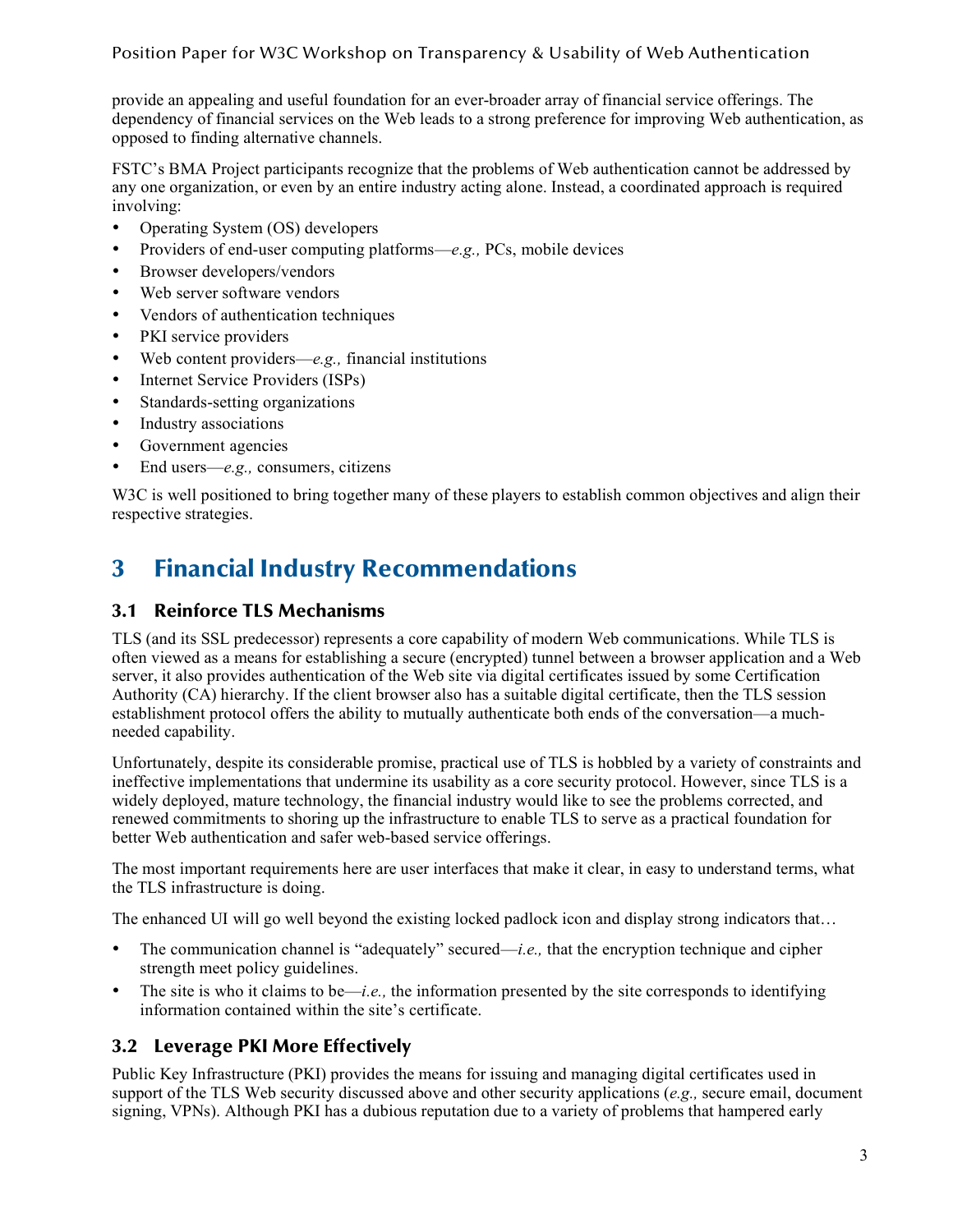#### Position Paper for W3C Workshop on Transparency & Usability of Web Authentication

adoption, the fundamentals are sound. PKI services have continued to evolve, and digital certificates are now widely used in a variety of mission-critical and everyday business applications.

Once again, a key requirement lies in the area of user interfaces. For PKI to be effective in Web authentication, end users must be able to examine, install and manage certificates—both their own, and certificates associated with Web sites and Root CAs—without needing an education in cryptography or having to study X.509.

There is another issue associated with the plethora of Root CAs automatically accepted by most browsers. PKI alone, as currently implemented, does not allow a user to distinguish between a financial institution Web site and one that, although belonging to an impostor, has nevertheless obtained some sort of certificate and supports https sessions One possible approach would be for the financial industry to establish new guidelines for a restricted subset of the existing certification hierarchy that would issue certificates only to financial institutions, and then to add new indicators to the browser "chrome" that would let the user know whether a site's certificate is certified by this "strong" certification hierarchy.

Another attractive option associated with PKI is use of OCSP services to provide real-time validation of certificates. Consumers can use this capability today, though few understand what OCSP is, how it might benefit them, how to turn it on, or how to interpret what it is telling them. OCSP could also play an important role if certificates are issued to consumers. The financial industry would like to see OCSP broadly supported, and recognizes that financial institutions must also take steps to more effectively make use of OCSP.

#### 3.3 Engage End Users in Mutual Authentication

Perhaps the greatest concern with current Web authentication practices is that end users—the customers of financial institutions—are severely handicapped in their ability to know if the Web site they are viewing is legitimate or an impostor. Although some evidence of site legitimacy is available to the user, particularly if the Web site has a certificate, the user interfaces provided for accessing and evaluating this evidence are obtuse and awkward to use. These problems must be resolved if consumers are going to have confidence in using web-based financial services.

It is also germane to note that there are inherent asymmetries when authentication must take place between human beings and machines—*i.e.,* user interfaces play an essential, integral role.

The financial industry would like to see new approaches to Web authentication that actively engage the user in authenticating Web sites (financial services) as well as providing stronger evidence of the user's authenticity. This will require active, two-way communications with users that provide consistent, understandable interfaces into the complete authentication process. However, user engagement should not become an additional burden or hurdle to be overcome. Instead, users should, at the very least, be given a *dashboard* they can trust and that provides the information they need when they need it, including useful alerts or warnings.

#### 3.4 Achieve Synergies with Alternative Authentication Techniques

The financial industry recognizes that reliance on passwords alone is no longer adequate, given the current threat levels. Furthermore, the industry must address new regulatory guidance<sup>3,4</sup> that calls for use of alternative authentication techniques that protect consumers from password theft and abuse. Multi-factor authentication is widely viewed as one of the more effective alternatives available to financial services providers. However, there are significant challenges with rolling out new authentication techniques that will adequately scale up to the many millions of consumers that already use online financial services. In particular, consumer adoption is a major concern.

Once again, while the technology is available, the issues lie in deployment.

If alternative authentication techniques, such as multi-factor, are going to be accepted and used effectively by consumers, then they must play well with the computing platforms consumers are already familiar with,

<sup>&</sup>lt;sup>3</sup> FFIEC recently issued new guidance on "Authentication in Internet Banking Environment" http://www.ffiec.gov/press/pr101205.htm<br><sup>4</sup> "SEC Urges Investors to Protect Their Online Brokerage Accounts from Identity Thieves"

http://www.sec.gov/news/press/2005-158.htm